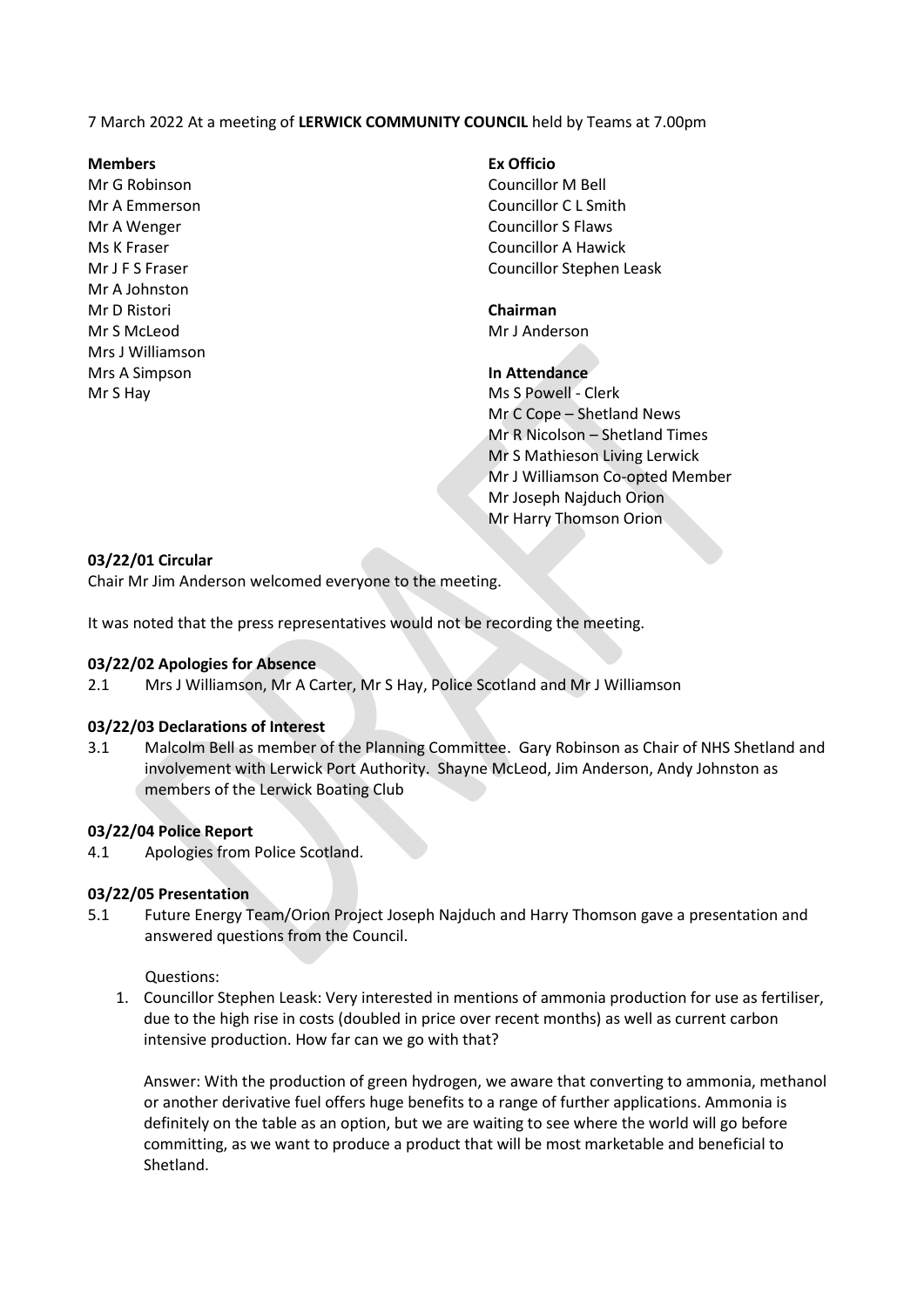2. Councillor Amanda Hawick: Very interested in potential for expansion of district heating network, especially due to current electricity price increases along with announcement that SHE&P are freezing their prices (around 6p/kWh). Could we expand to district heating network to more areas of Shetland?

Answer: Electrolysers emit 10-25% of their energy as waste heat, so feeding this waste heat into a district heating system greatly improves the economic viability of hydrogen production, as well as providing cheaper energy to households within Shetland. We are exploring opportunities for the potential for this waste heat to be incorporated into new or existing district heating scheme. The buildings that use the waste heat from an electrolyser must be situated close by, so expansion of district heating network to rural areas in Shetland is unlikely.

3. Arwed Wenger: How will we go about obtaining cheaper electricity prices? When Viking goes online our transport costs of electricity should diminish. Pointed out that in the Co-op people are only able to top up their electricity top up card by £20/£30 at a time, which will not go very far at current prices.

Answer: We are currently in discussions with regulatory bodies, such as OFGEM, to discuss our electricity prices. Shetland is at a disadvantage due to our location, and we have some of the highest network charges in the UK. We don't expect this to change with Viking, but we are discussing with the relevant bodies and the Scottish Government how we can obtain fairer prices due to our huge renewable resource.

## **03/22/06 February Minutes for approval**

- 6.1 It was noted that apologies were given for Mr Cecil Smith for the February meeting.
- 6.2 The minutes were approved by DR and seconded by JW. It was noted that Mr J Williamson was a co-opted member of the CC.

# **03/22/07 Actions from last meeting**

- 7.1 Removal/reinstatement of bin Clickimin loch shore
- Confirmed this was the bin that was vandalised North West corner. ACTION SP
- 7.2 The CC discussed the cost-of-living crisis and agreed that a visit from the Citizen Advice Bureau would be helpful at a future meeting. ACTION SP
- 7.3 Clickimin Loch Meeting was held in January wildlife around the Loch and discussions ongoing with Nature Scot, SEPA, Shetland Amenity Trust and what investigation is useful. Meeting will be held in March with LCC to be invited.
- 7.4 Cleaning around AHS grounds FOISA to be completed. ongoing
- 7.5 it was noted that there was a lack of working charger posts available for Electric Vehicles and this should be raised to the SIC. These have now been fixed.

## **03/22/08 Correspondence**

- 8.1 Draft National Planning Framework 4 online events during February and Marc[h consultation.](https://scot.us20.list-manage.com/track/click?u=feffb8d81365d935d19ae1c3d&id=6e53185063&e=6a66588697) It was noted that only 2 people attended the Lerwick event and overall 1 per 1000 attended. The chair asked the Council to encourage people to respond the consultation which closes on 31 March 2021.
- 8.2 Community Engagement, Healthcare Improvement Scotland (HIS) The Baird Family Hospital and The ANCHOR Centre [here.](https://www.hisengage.scot/events-list/9-mar-2022-webinar/) People were encouraged to attend this event on 9 March which shows the progress of the new state of the art facilities on the Foresterhill Health Campus in Aberdeen.
- 8.3 Advocacy Shetland<https://advocacy-shetland.org/>Advocacy Shetland has recently been awarded funding to be used to deliver a project promoting and raising their profile throughout Shetland.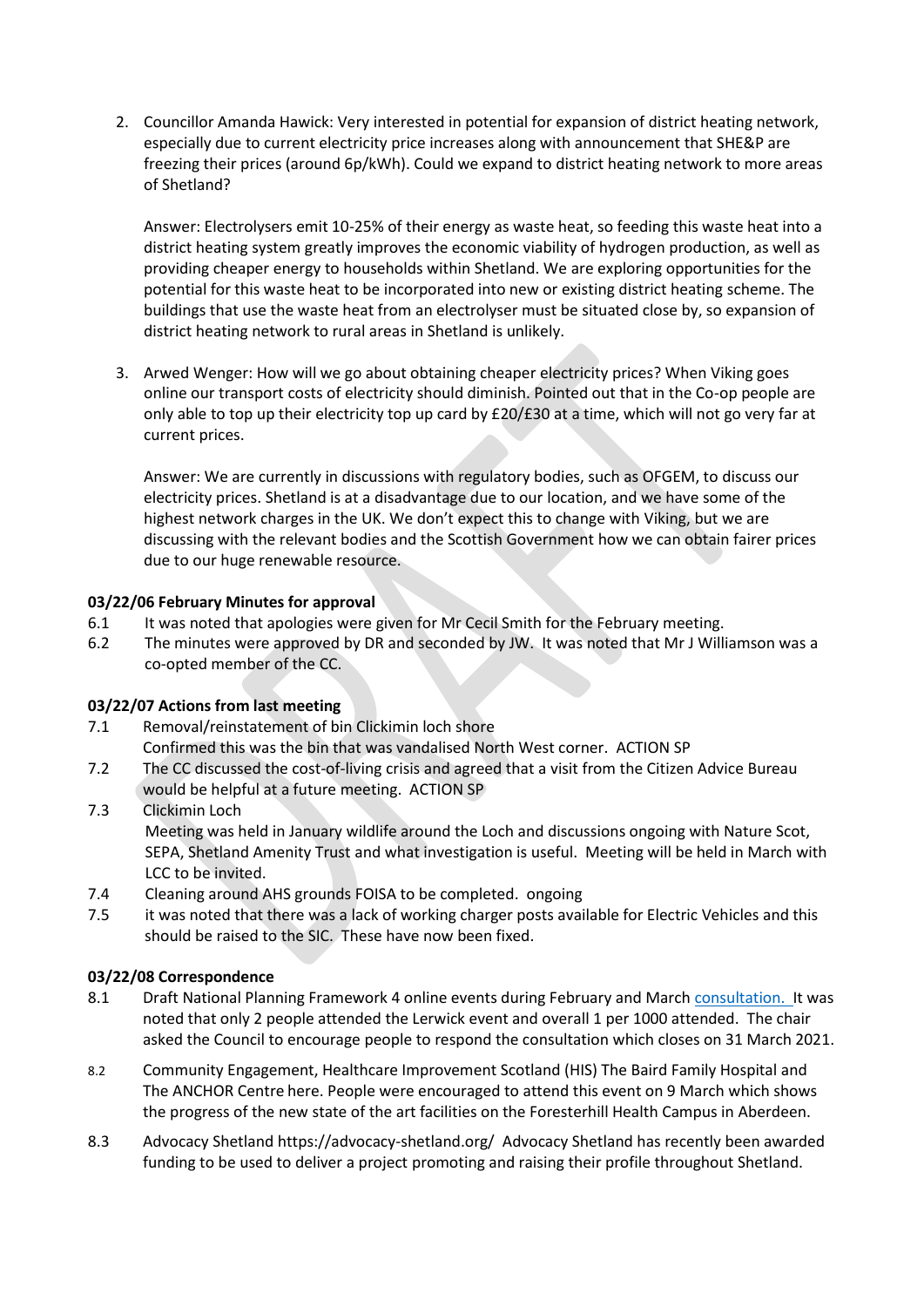The website gives a feel of the work that is being done and it was noted that volunteers, Board members and advocacy workers were required.

8.4 Northlink – Passenger Issues/Concerns or Praise for Transport Forum. The chair asked for comments on external transport in Shetland. Northlink comments were the lack of availability for vehicles on the passenger boat. The main concern being that there was space on the freight boat and that raised the question of why freight is not being carried on the freight vessel. Northlink were praised for the introduction of dog friendly cabins and their re-organisation of services around weather disruptions and the excellent food on board (even with the removal of the islander discount).

## **03/22/09 Disabled Parking Spaces**

- 9.1 There were no objections to the orders for King Harald Street and Gremmasgaet.
- 9.2 Revocations were for St Olaf Street and Haldane Burgess Crescent.

## **03/22/10 The Queens Platinum Jubilee**

10.1 Living Lerwick representative Mr Steve Mathieson thanks the Council for the grant which will be used to help with the celebrations. Preparations are ongoing and updates will be given at these meetings in the coming months.

## **03/22/11 Finance**

- 11.1 Financial Statement Carried forward
- 11.2 Loot for Lerwick This will be placed on hold with the new budgets for funding coming into place in April 2022. New funding opportunities will be available.
- 11.3 Funding Scotland Funding Shetland [Shetland Islands Council.](https://www.shetland.gov.uk/fundingshetland) Latest news.
- 11.4 Resilient Communities Fund Resilient Communities Fund [North of Scotland \(ssen.co.uk\)](https://www.ssen.co.uk/RCF/Scotland/)
- 11.5 Heritage & Place Programm[e Grants and Funding | Grants Refresh | HistEnvScot](https://www.historicenvironment.scot/grants-and-funding/grants-refresh/)  [\(historicenvironment.scot\)](https://www.historicenvironment.scot/grants-and-funding/grants-refresh/)
- 11.6 Bank of Scotland Foundation Invest [Bank of Scotland Foundation](https://bankofscotlandfoundation.org/funding-programmes/invest)
- 11.7 Finance Proposed Charity Collection Point on Pier Replica Old WWII Mine. The Council discussed and agreed to speak to Scalloway Community Council about ordering.

## **03/22/12 SCBF applications for consideration:**

12.1 Lerwick Boating Club (LBC) 180154 This had been raised at the February meeting, but more details had been requested on the application. The LBC answered the queries:

Will the Lerwick Port Authority be willing to help the club fund the equipment as the have asked you whether the service will be provided? We have not approached them at this stage, they advertise our facilities to visiting yachtsmen who are welcome to visit the club whilst they are in Lerwick.

Do you currently generate income from the machines, if so, what is this money used for? The machines operate after coins are inserted, it costs £2 for a wash/dry, this money goes a little way towards the electricity used.

Approximately how many people use these machines in a season/annually? In a normal year there would be around 300no. yachts visiting Lerwick, the majority of crews call along to use our facilities, with varying numbers of crew on each yacht. The season is from May to September, yachts crew can have access to the laundry facilities at any time 24/7.